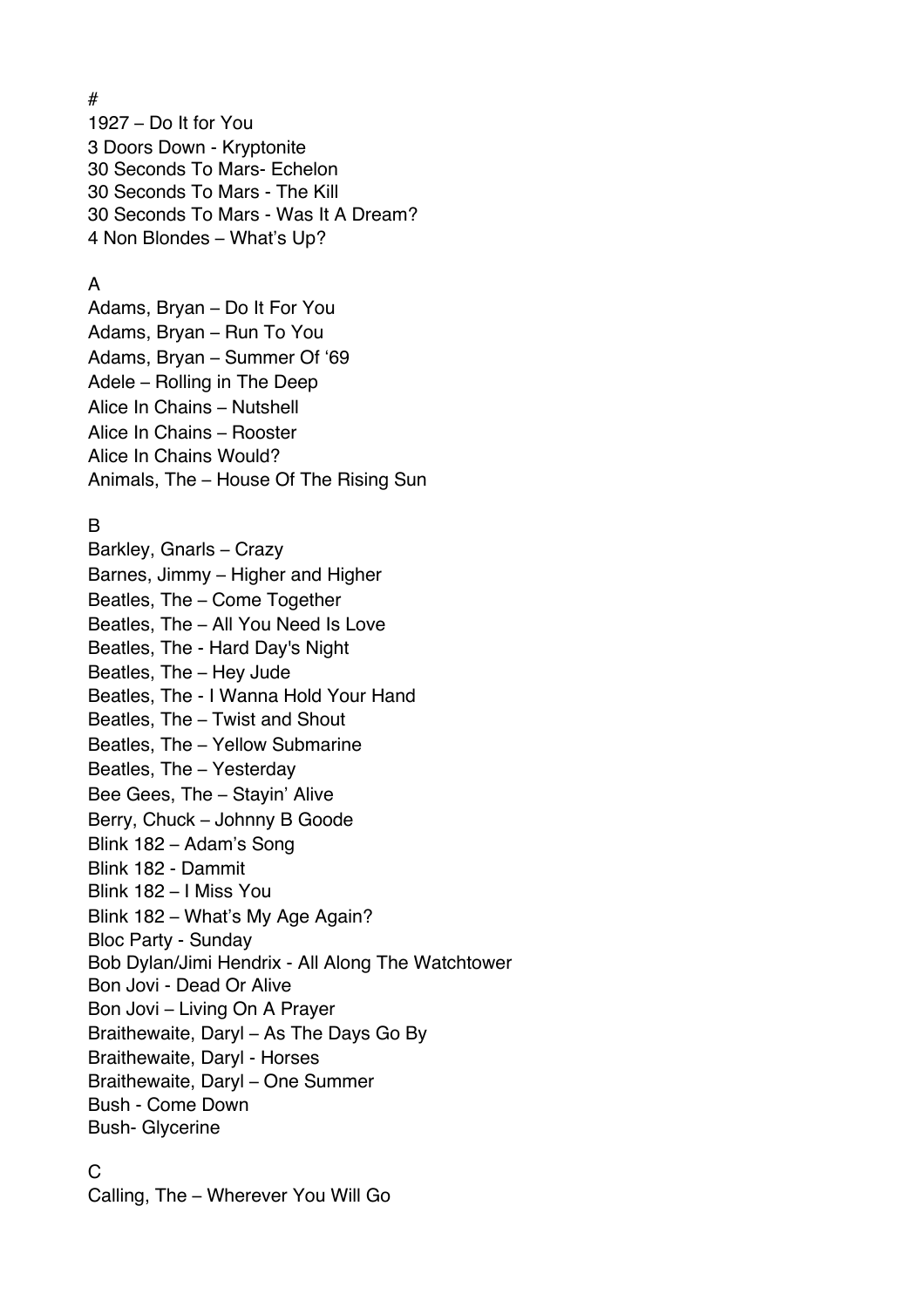Cash, Johnny – Folsom Prison Blues Cash, Johnny – Hurt (NIN cover) Cash, Johnny – I Walk The Line Cash, Johnny – Ring Of Fire Chapman, Tracy – Fast Car Chapman, Tracy – Give Me One Reason City and Colour - Comin Home City and Colour - Day Old Hate City and Colour – Sam Malone City and Colour – Sometimes City and Colour - With You Cocker, Joe – With A Little Help From My Friends Cold Chisel – Cheap Wine Cold Chisel – Flame Trees Cold Chisel – Khe Sahn Coldplay – Don't Panic Coldplay - Sparks Coldplay - The Scientist Coldplay – Yellow Collective Soul - Shine Collective Soul - The World I Know Commitments, The – Mustang Sally Cohn, Marc – Walking In Memphis Counting Crows - Around Here Counting Crows - Mr Jones Counting crows – Time and time again Creedence Clearwater Revival – Bad Moon Rising Creedence Clearwater Revival – Have You Ever Seen Rain? Crowded House - Fall At Your Feet Cure, The – Love Song

# $\overline{D}$

Deftones – Be Quiet and Drive Del Rey, Lana – Video Games Diesel – Cry In Shame Diesel – On The Tip Of My Tongue Disturbed – Darkness Doors, The – Light My Fire Doors, The – When You're Strange Dragon – April Sun In Cuba

# E

Eagle Eye Cherry - Save Tonight Eagles, The – Hotel California Earle, Steve – Copperhead Road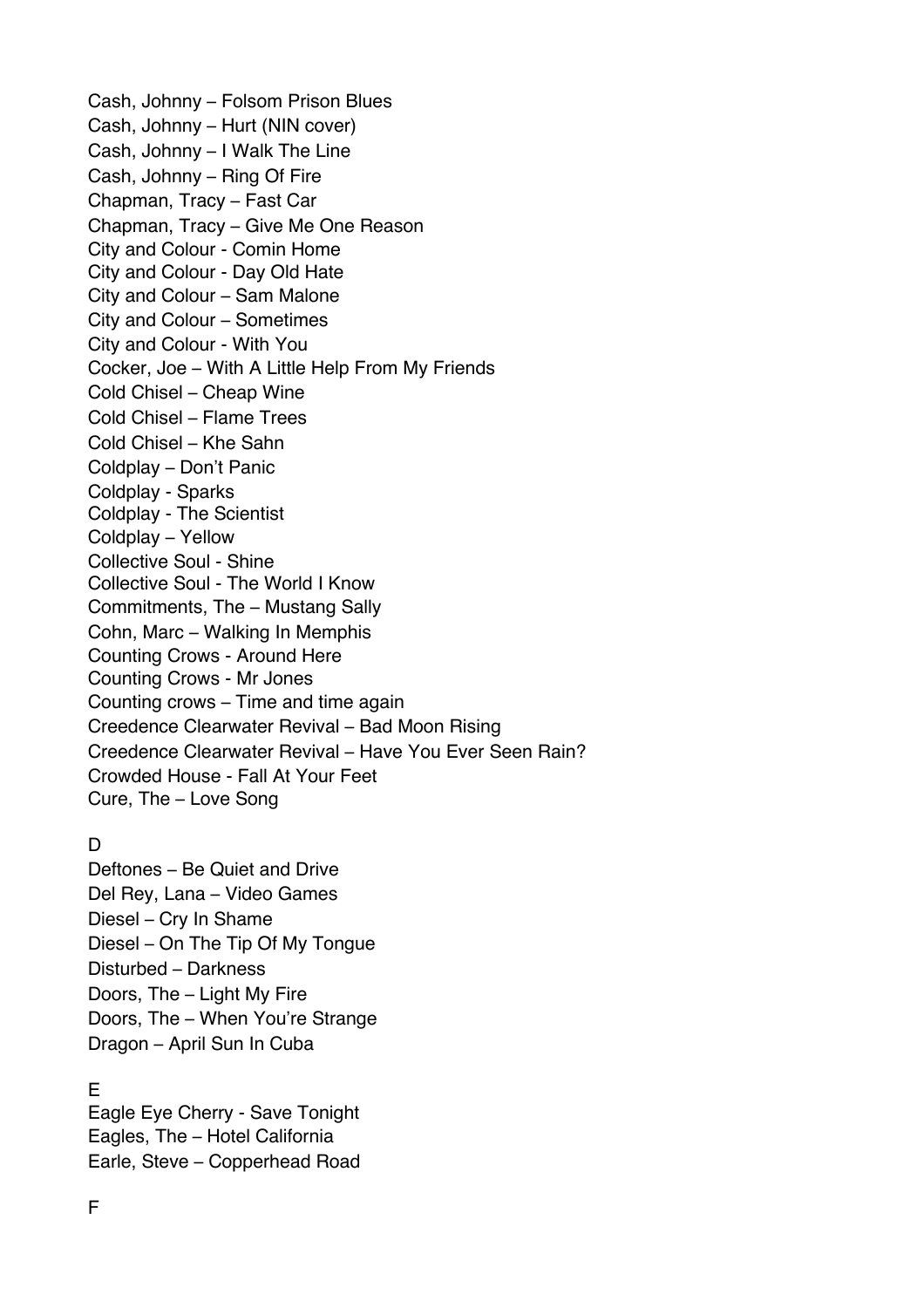Faith No More – Ashes To Ashes Faith No More (Lionel Richie) – Easy Faulkner, Newton – Dream Catch Me Filter – Miss Blue Filter - Take A Picture Filter – Where Do We Go From Here? Foo Fighters – Best of You Foo Fighters – Everlong Foo Fighters – Learn To Fly Foo Fighters – My Hero Fray, The – How To Save A Life Franz Ferdinand – Take Me Out Fuel – Shimmer

# G

George Michael - Faith Goo Goo Dolls - Black Balloon Goo Goo Dolls - Dizzy Goo Goo Dolls - Iris Goo Goo Dolls - Name Goo Goo Dolls – Slide Gonzalez, Jose - Heartbeats Gotye – Somebody That I Used To Know Green Day – Boulevard Of Broken Dreams Green Day – Brain Stew Green Day - Time Of Your Life (Good Riddance) Green Day – When I Come Around

### H

Hunters and Collectors – River Runs Dry

#### I

Idol, Billy – White Wedding Incubus - Drive Incubus - I Miss You Incubus – Make Yourself Incubus - Pardon Me Incubus - Stellar Incubus - The Warmth INXS - By My Side INXS - Never Tear Us Apart Imagine Dragons – Radioactive Isaak, Chris – Baby Did A Bad Bad Thing Isaak, Chris - Wicked Game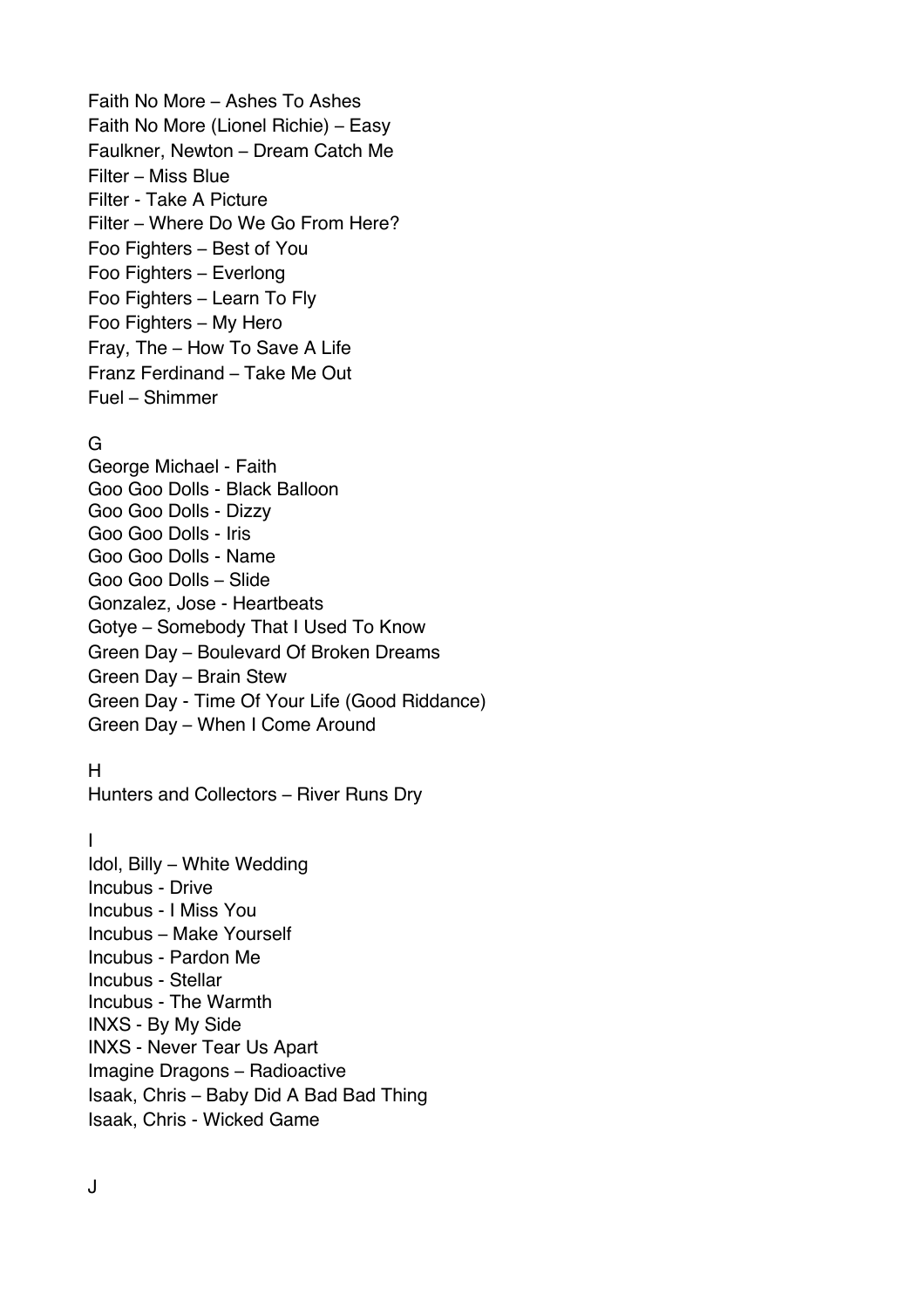Jackson, Michael – Billy Jean Jack Johnson - Better Together Jimmy Eat World – 23 Jimmy Eat World - Pain Jimmy Eat World – The Middle Jimmy Eat World – Sweetness Jones, Kelly - Suzie

#### K

Keane - Somewhere Only We Know Killers, The – Mr. Brightside Killers, The - Smile Like You Mean It Killers, The – When You Were Young Kings of Leon - Use Somebody Kings Of Leon - Sex on Fire Kinks, The – You Really Got Me KISS – I Was Made For Loving You

# $\mathbf{L}$

Lifehouse - Everything Lifehouse - Hanging By A Moment Lifehouse - Simon Lifehouse – Spin Live – Dolphins Cry Live - Lightning Crashes Live – I, Alone LMFAO – Sexy and I Know It Lynyrd Skynyrd – Sweet Home Alabama

#### M

Marley, Bob – No Woman, No Cry Maroon 5 – Harder To Breathe Matchbox 20 - 3AM McCartney, Paul – Eleanor Rigby Michael, George - Faith Mr. Big - To Be With You Mraz, Jason - I'm Yours

### N

Nine Inch Nails/Johnny Cash - Hurt Nirvana - About A Girl Nirvana – All Apologies Nirvana – Anuerysm Nirvana - Dumb Nirvana – Lithium Nirvana – Pennyroyal Tea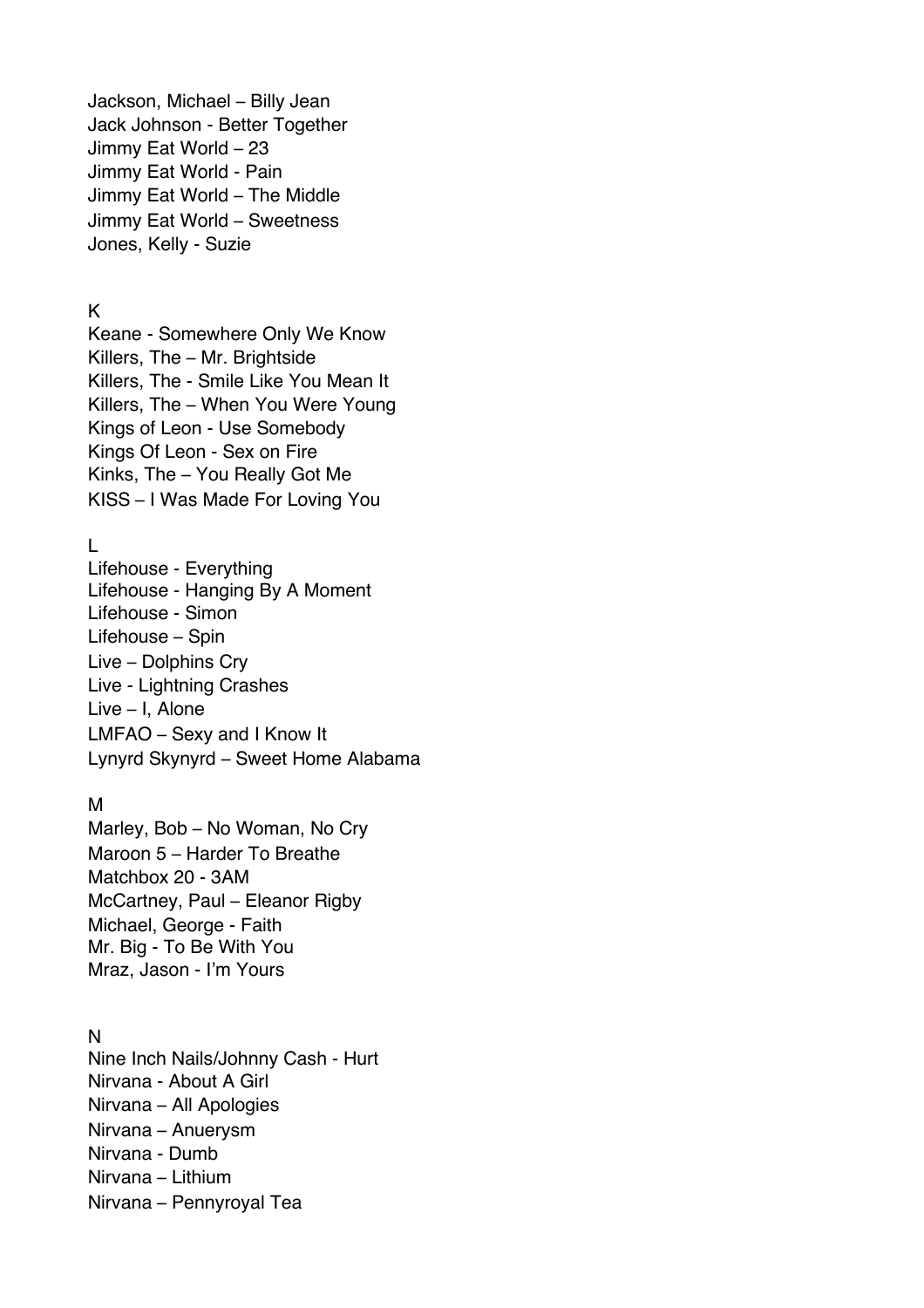Nirvana – Polly Nirvana – Smells Like Teen Spirit Norah Jones - Come Away With Me

### O

Oasis – Don't Look Back In Anger Oasis – Morning Glory Oasis – Wonderwall O' Connor, Sinéad – Nothing Compares To You One Republic - Apologize One Republic - All Fall Down One Republic - Stop And Stare OutKast – Ms. Jackson

### P

Pearl Jam - Alive Pearl Jam – Animal Pearl Jam – Better Man Pearl Jam – Black Pearl Jam - Daughter Pearl Jam – Jeremy Petty, Tom – Free Falling Pickett, Luke – Blood Money Pickett, Luke – The Casino Brawl Pink Floyd – Wish You Were Here Plain White Ts – Hey There Delilah Police, The - Every Breath You Take Police, The - Message In A Bottle Powderfinger - Burn Your Name Powderfinger – D.A.F. Presley, Elvis – Blue Suede Shoes Presley, Elvis – Can't Help Falling In Love With You Presley, Elvis – Heartbreak Hotel Presley, Elvis – Hound Dog Prince – Nothing Compares To You Proclaimers, The - 500 Miles

# $\Omega$

Queen – Crazy Little Thing Called Love Queens Of The Stone Age – Go With The Flow Queens Of The Stone Age – No One Knows Queens Of The Stone Age – The Lost Art Of Keeping A Secret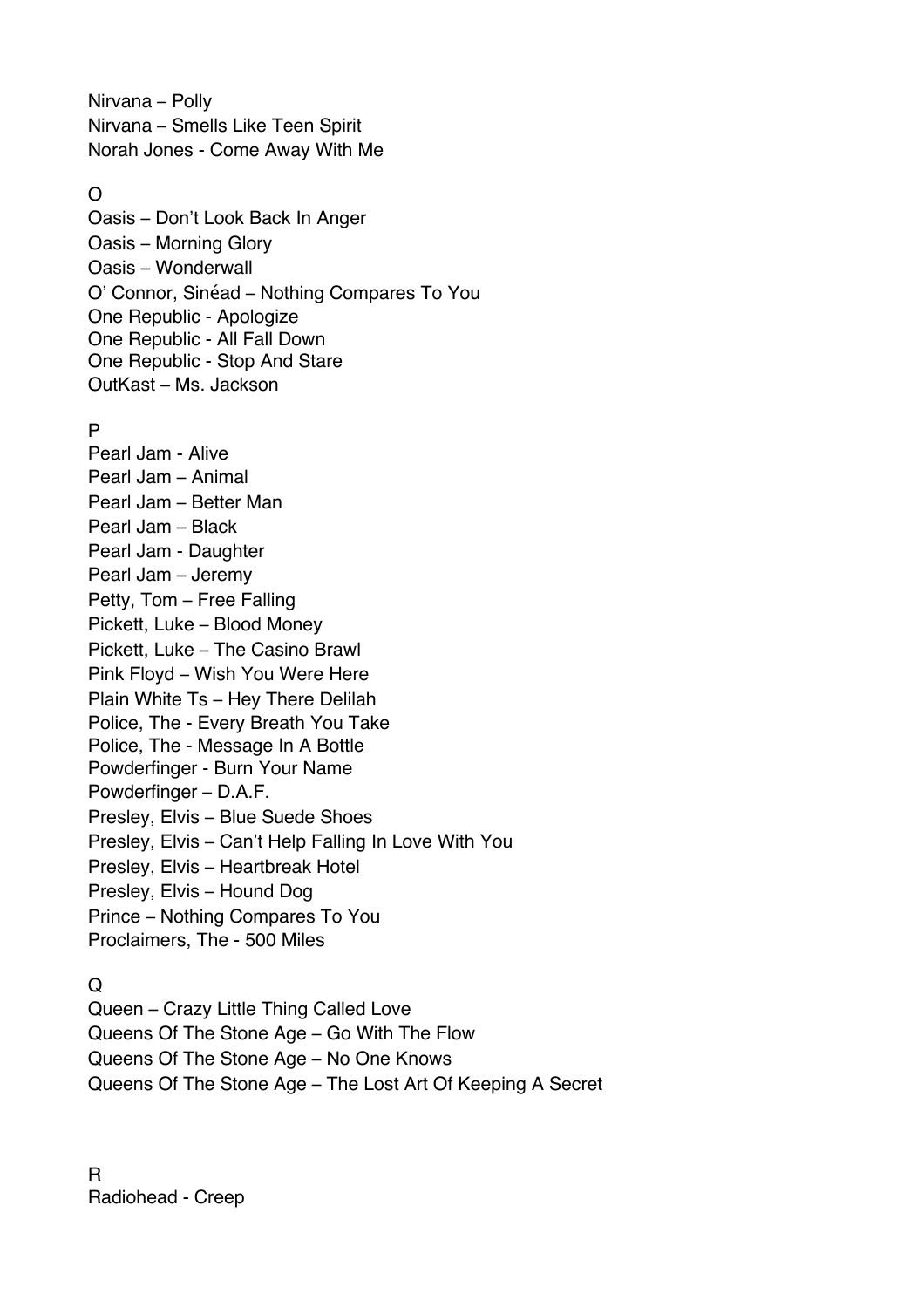Radiohead - Karma Police Red Hot Chili Peppers – I Could Have Lied Red Hot Chili Peppers - My Friends Red Hot Chili Peppers - Under The Bridge R.E.M. - Everybody Hurts R.E.M. – Losing My Religion Reyne, James - Reckless Rice, Damien – Blower's Daughter Rihanna - Stay Roachford - Only To Be With You Rolling Stones, The - Wild Horses

#### S

Screaming Jets, The - Better Seal - Crazy Seal - Kiss from A Rose Sheeran, Ed – Shape of You Smashing Pumpkins – 1979 Smashing Pumpkins – Bullet With Butterfly Wings Smashing Pumpkins – Disarm Smashing Pumpkins – Today Smashing Pumpkins – Tonight, Tonight Soundgarden  $-4<sup>th</sup>$  of July Soundgarden – Black Hole Sun Soundgarden - Fell On Black Days Stabbing Westward - Perfect Stabbing Westward – So Far Away Staind - It's Been Awhile Stealers Wheel – Stuck In The Middle With You Stereophonics – A Thousand Trees Stereophonics – Dakota Stereophonics – Maybe Tomorrow Stereophonics – It Means Nothing Stevens, Cat – Father and Son Sting - Every Breath You Take Stone Sour - Bother Stone Temple Pilots - Creep Stone Temple Pilots – Plush Stone Temple Pilots – Wicked Garden Strokes, The – Last Nite Sublime - What I Got Swift, Taylor – Wrecking Ball

#### T

Temple Of The Dog – Hunger Strike Third Eye Blind - Anything Third Eye Blind - Deep Inside Of You